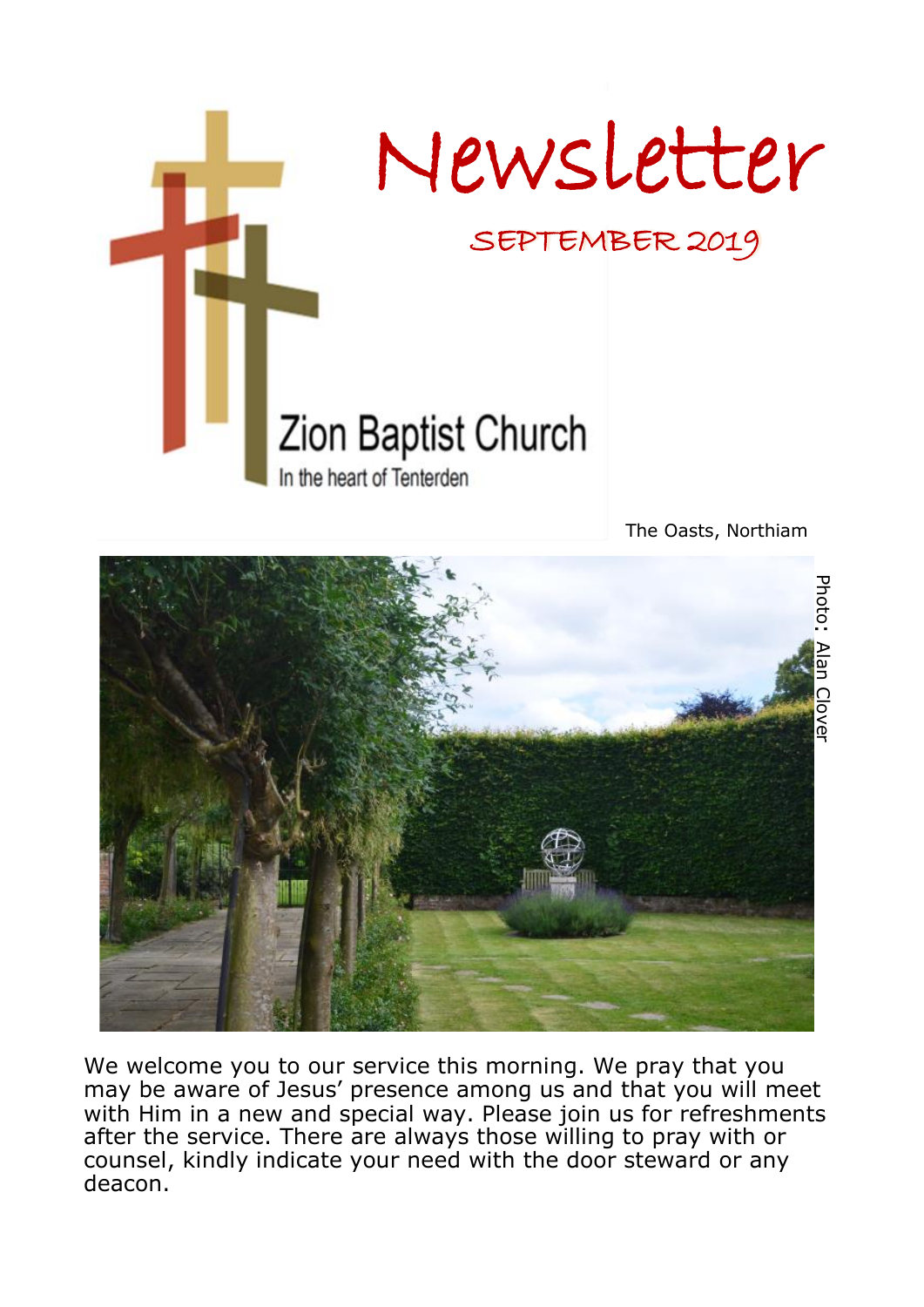# **Church Diary**

#### Sunday September 1st

10.30am **Morning Service** led by Ian Banks, Elder. Including Holy Communion.

Thursday September 5th

7.30pm **Church Prayer Evening**

Sunday September 8th

10.30am **Morning Service** led by Revd Freddy Farias-Palacios.

September 13th to 15th

#### **Zion Church Retreat in Northiam**

Saturday September 21st

8.30-10.30 **Men's Breakfast** speaker: Gehad Homsey Mercy Ships Charity

Sunday September 22nd

10.30am **Morning Service** led by Revd Freddy Farías-Palacios.

Thursday September 26th

7pm **Harvest celebration** at Cedar Court

Sunday September 29th

10.30am **Morning Service** led by Revd Freddy Farias-Palacios. **Harvest celebration**

### *We meet for prayer:*

*Sundays: 9.45-10.00, before Sunday service*

*Tuesdays: 10-12noon, church open for prayer*

*First Thursday of the month: 7.30pm, Church prayer evening*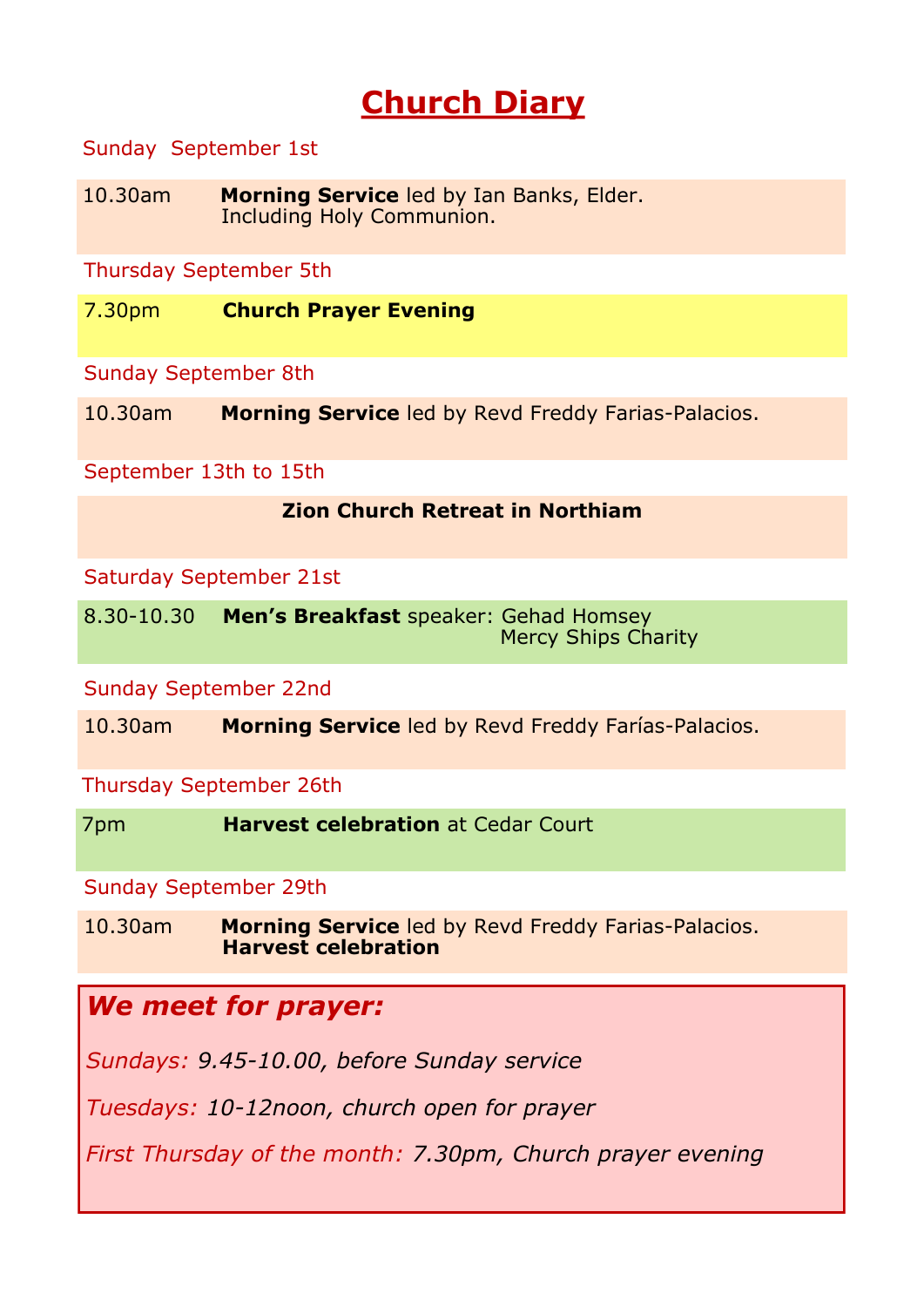## **Youth activities**

Juicy Grapes youth club: 6.30-8.30pm, 1st and 2nd Friday of the month, term time only

Rainbow Tots: parent and toddler group, Wednesdays, 9.30-11.30 term time only



#### **Please pray for our missionaries Daniel and Regiane in Peru**

. Please pray for us as we continue to carry out courses on Social Action in different churches and associations.

. Please pray for us as we submit our visa paperwork for renewal.

. Peru is rivalling the UK in political turmoil as the President has proposed a referendum to anticipate parliamentary and presidential elections by a year. .

. Please pray that the country may experience wise leadership in these days.

Once again we continue to be grateful for all those who take the time to read our prayer letters and pray for us, we could not do what we do without your support.

. We are due to be in the UK for Home Assignment in June and July of next year and it would be great to meet up with as many as possible.

Missionary secretary: Jackie Goodsell

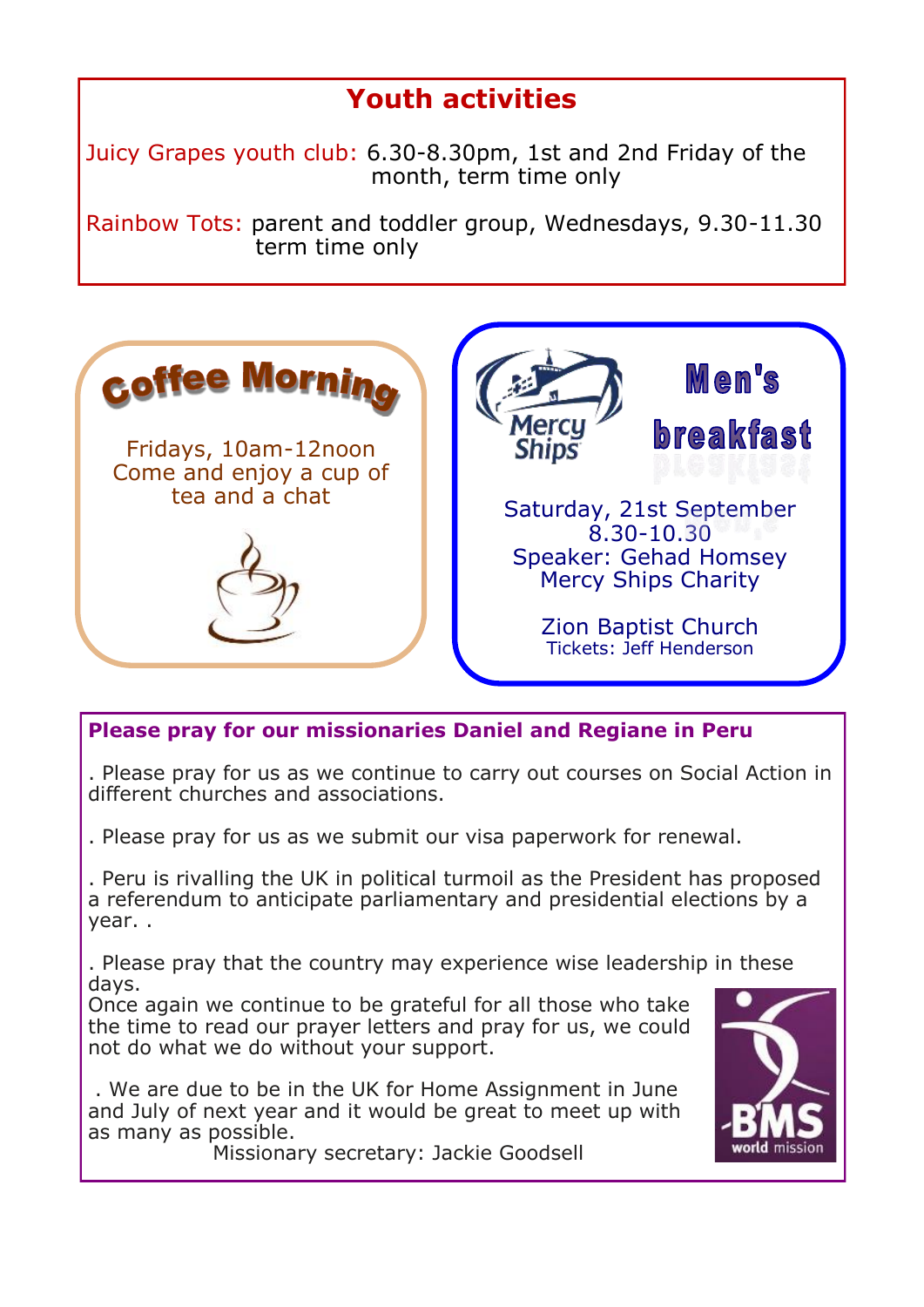#### Christmas Tree Festival

You might not want to mention the 'C' word so early in the year, but preparations are already being made for the Tenterden Christmas shopping weekend, 22nd-24th November, 2019.

Our church has decided to hold Tenterden's second Christmas Tree Festival, following the success of last year's event, when over 800 people came into our church and had a taste of Christian love and fellowship from those helping: providing a welcome, music and refreshments.

Please will you **PRAY** for the event: for the church members organising it, for those groups in our town who are invited to enter a tree, for yourselves – how you might be able to respond and help when asked, and for our God to have the glory in it all. Reaching out in this way is a 'Frontline' for all of us, to help sow seeds of faith in all who come to see the trees. Watch this space! Suzanne Martin

## **Tenterden Memory Café**



#### **St Andrews Church Community Hall Every Friday: 2pm - 4pm**

An informal setting for people with memory problems or dementia, their family, friends and carers to meet in an informal setting for tea and cake.

#### **Musical Memories Highbury Hall Every Tuesday: 1045am – 12md**



Come and sing!

Not only will it be good fun, but singing is scientifically proven to promote good health and a feel-good factor. Refreshments will be provided.



#### **Film Club**

 **St Michael & All Angels Church** Held on the first Saturday of the month at 2pm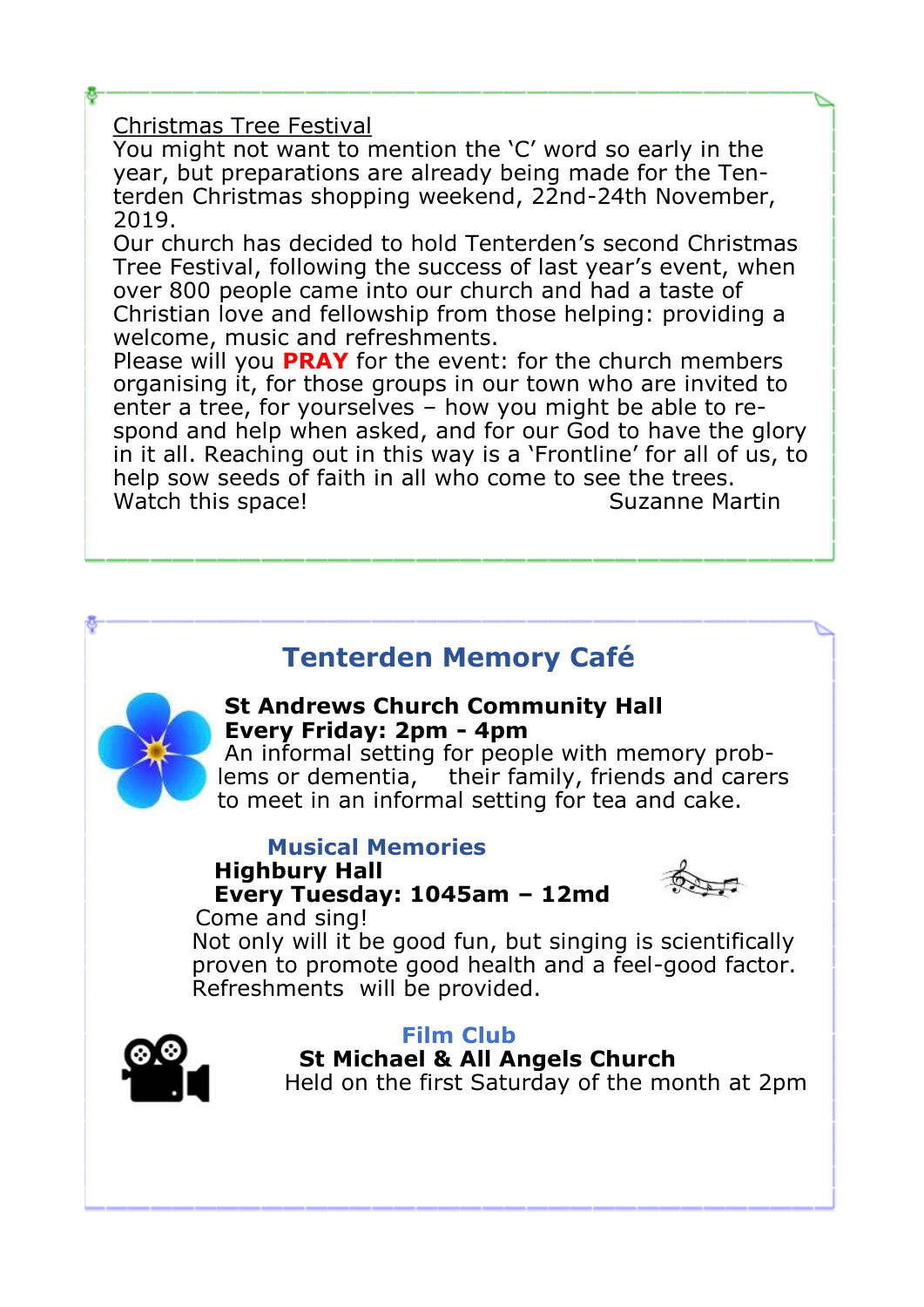### **Northiam. A question of "Navel Gazing" ……….or "Naval Duty"?**

Looking at my diary today, I notice that in just four weeks from now we will be preparing ourselves for a weekend in the countryside……..not so special in that respect you might say, seeing that we already live in the countryside.

More special however as a key opportunity to meet with each other in fellowship, and more significantly with God in a new and vital manner, to which end, I suppose the question has to be…….."What are we looking to find at Northiam this September that we cannot get in any other place of choice?"

No question about it, the fellowship will be great, and the staff feed us like aspiring Christmas turkeys, tea and coffee will flow like everlasting rivers, and the beds are pretty comfortable……..but in truth that's only a very small part of what we should be looking for.

Northiam represents an all too brief moment in our lives when we are able to step out of "the usual and the expected" and move to a place where we can set the business of the day to one side, and focus on God's different, broader and more meaningful agenda.

Spiritual Retreat should be comprised of moments of quiet reflection and thanksgiving for what God has done for us all, and how he has brought us to this place. Additionally, Retreat should represent the opportunity to engage in more purposeful thought, worship, prayer and learning, ultimately equipping us for the challenge that lies ahead, as we seek to serve God at Zion in a more appropriate manner.

All exciting stuff if we really mean to do business in Jesus name.

The booking of this event in September 2018, in faith believing that we would all attend with our Pastor actively appointed, has through God's grace been realised in full. On this evidence alone we should be in no doubt as to God's ability to supply our need, and accordingly we need to attend Northiam this year desiring to receive from God, understanding that He will do business with us in direct proportion to the amount of commitment we personally invest.

So, what's with the navel/naval stuff at the beginning?

In summary, if you thought you were joining a Cruise Liner for the